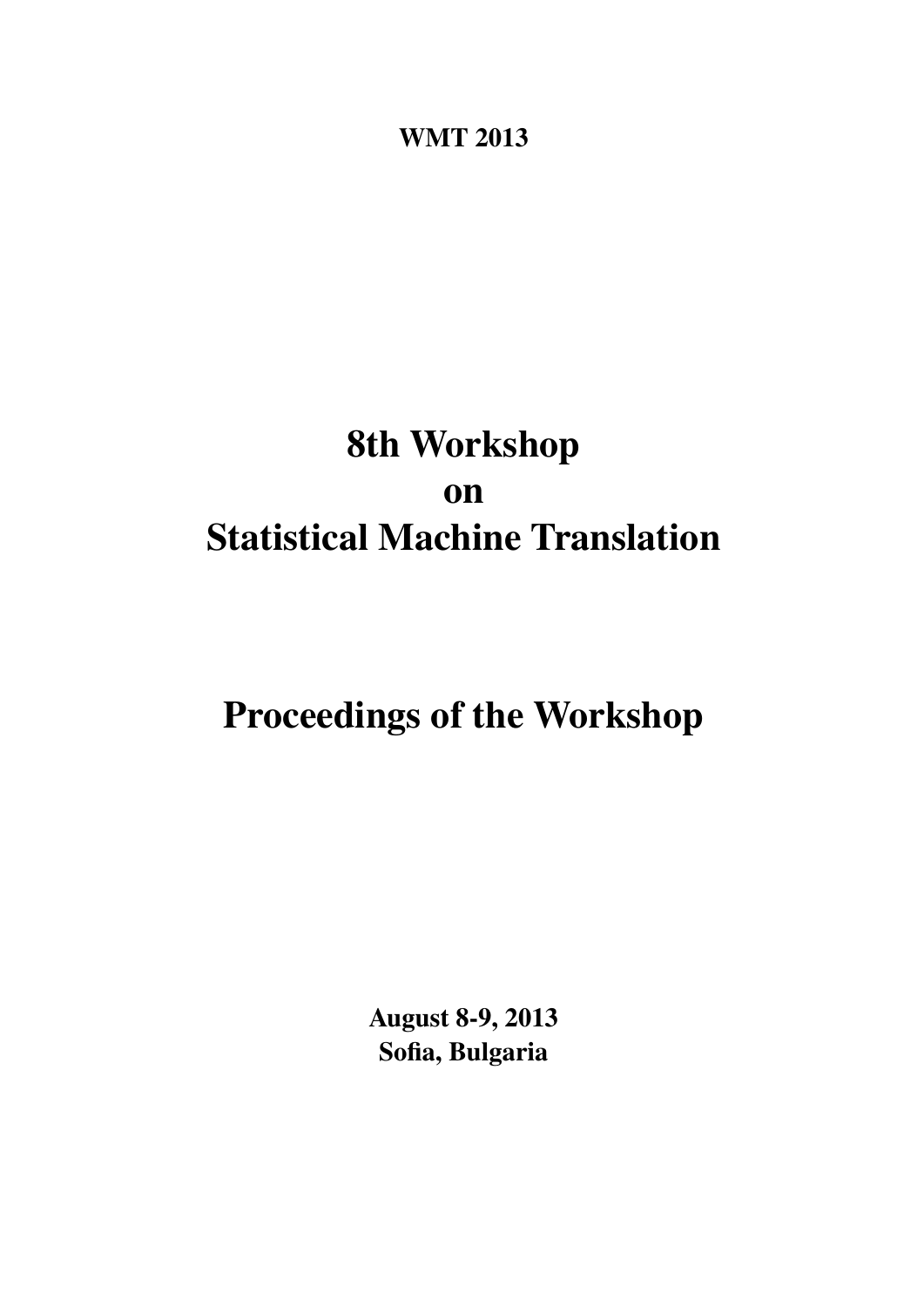Production and Manufacturing by *Omnipress, Inc. 2600 Anderson Street Madison, WI 53707 USA*

Shared Tasks supported by the following EU Framework Programme 7 projects:

- MosesCore
- CASMACAT
- Matecat
- QTLauchPad

Additional funding provided by Microsoft Research.

c 2013 The Association for Computational Linguistics

Order copies of this and other ACL proceedings from:

Association for Computational Linguistics (ACL) 209 N. Eighth Street Stroudsburg, PA 18360 USA Tel: +1-570-476-8006 Fax: +1-570-476-0860 acl@aclweb.org

ISBN: 978-1-937284-57-2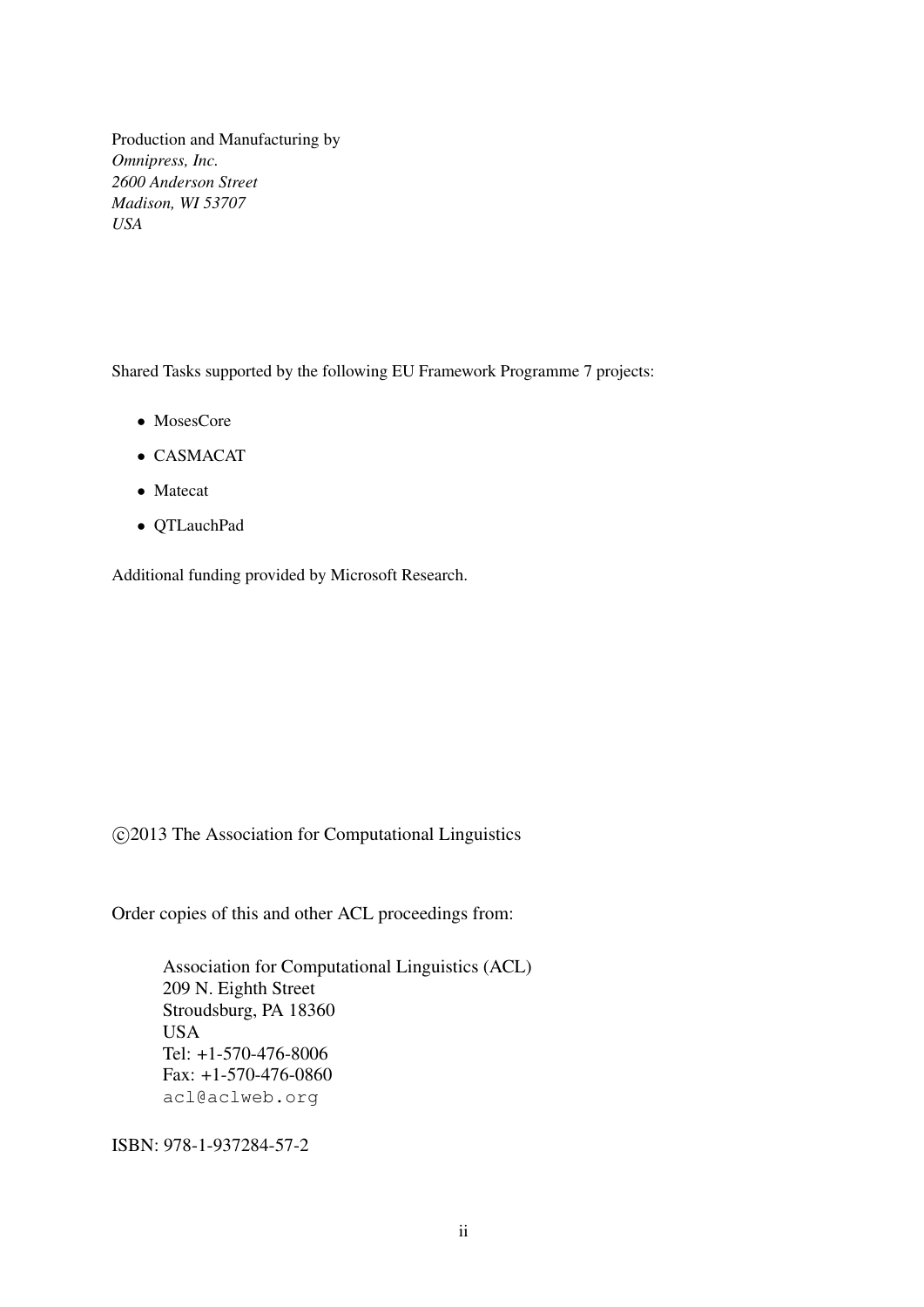### Preface

The ACL 2013 Workshop on Statistical Machine Translation (WMT 2013) took place on Thursday and Friday, August 8–9, 2013 in Sofia, Bulgaria, immediately following the Conference of the Association for Computational Linguistics (ACL).

This is the eighth time this workshop has been held. The first time it was held at HLT-NAACL 2006 in New York City, USA. In the following years the Workshop on Statistical Machine Translation was held at ACL 2007 in Prague, Czech Republic, ACL 2008, Columbus, Ohio, USA, EACL 2009 in Athens, Greece, ACL 2010 in Uppsala, Sweden, EMNLP 2011 in Edinburgh, Scotland, and NAACL 2012 in Montréal, Canada.

The focus of our workshop was to use parallel corpora for machine translation. Recent experimentation has shown that the performance of SMT systems varies greatly with the source language. In this workshop we encouraged researchers to investigate ways to improve the performance of SMT systems for diverse languages, including morphologically more complex languages, languages with partial free word order, and low-resource languages.

Prior to the workshop, in addition to soliciting relevant papers for review and possible presentation, we conducted three shared tasks: a translation task, a quality estimation task, and a task to test automatic evaluation metrics. The results of the shared tasks were announced at the workshop, and these proceedings also include an overview paper for the shared tasks that summarizes the results, as well as provides information about the data used and any procedures that were followed in conducting or scoring the task. In addition, there are short papers from each participating team that describe their underlying system in greater detail.

Like in previous years, we have received a far larger number of submission than we could accept for presentation. This year we have received 32 full paper submissions and 46 shared task submissions. In total WMT-2013 featured 18 full paper oral presentations and 45 shared task poster presentations.

The invited talk was given by Andreas Eisele (Directorate-General for Translation at the European Commission, Luxembourg) entitled "Machine Translation at the European Commission: Serving the multilingual needs of the European Commission".

We would like to thank the members of the Program Committee for their timely reviews. We also would like to thank the participants of the shared task and all the other volunteers who helped with the evaluations.

Ondřej Bojar, Christian Buck, Chris Callison-Burch, Barry Haddow, Philipp Koehn, Christof Monz, Matt Post, Hervé Saint-Amand, Radu Soricut, and Lucia Specia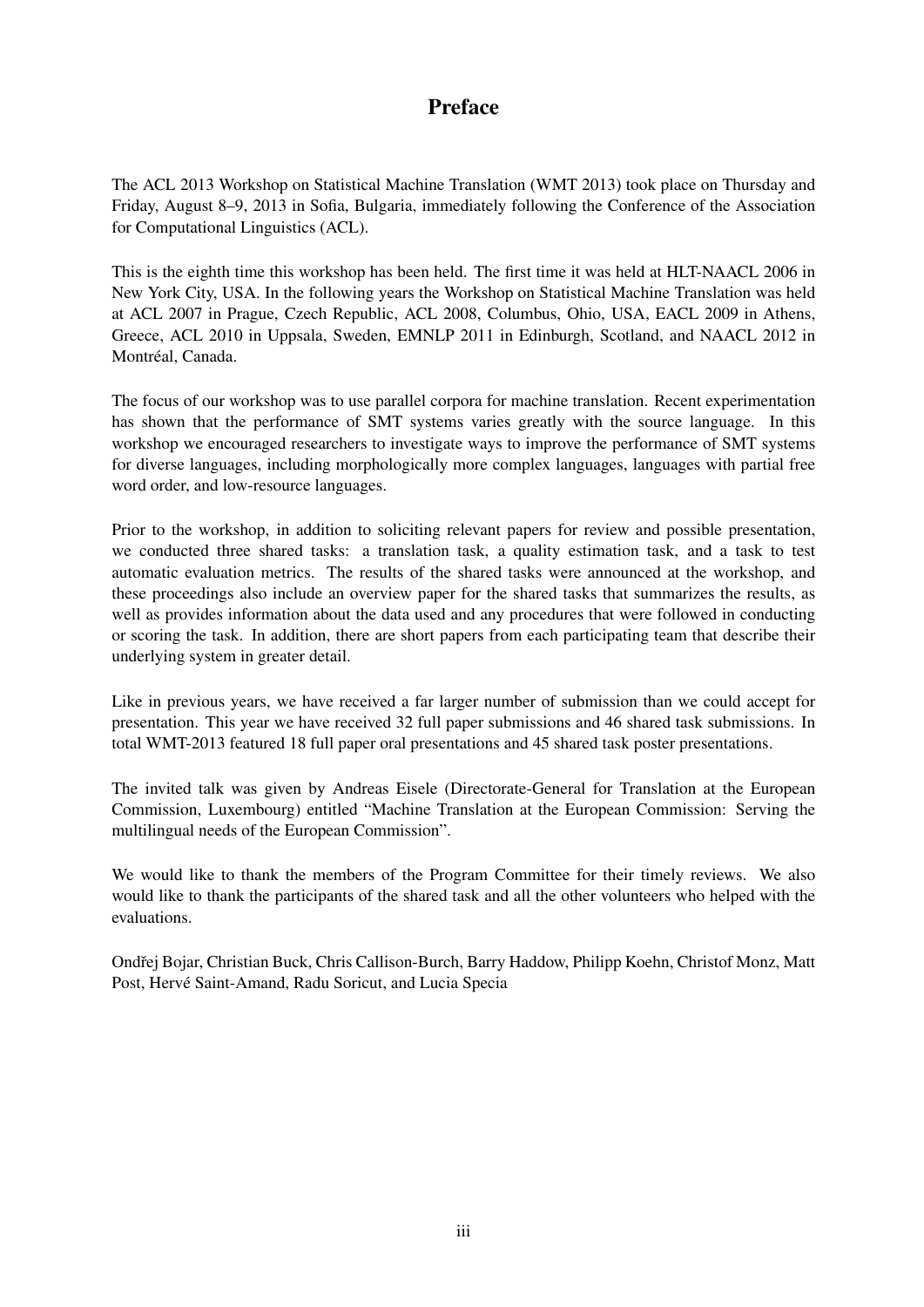## WMT 5-year Retrospective Best Paper Award

Each year WMT awards a 5-year Retrospective Best Paper Award. This year we selected the best paper from 2008's Workshop on Statistical Machine Translation, which was collocated with ACL in Columbus, Ohio. The goals of this retrospective award are to recognize high-quality work that has stood the test of time, and to highlight the excellent work that appears at WMT.

37 members of the WMT13 program committee voted on the best paper from a list of seven nominated papers. These were nominated by selecting the papers with the most non-self-citations in the ACL anthology network. This year the vote was very close, and was divided between several excellent papers. Ultimately, the program committee decided to award the WMT 5-year Retrospective Best Paper Award to:

Kevin Gimpel and Noah A. Smith. 2008. *Rich Source-Side Context for Statistical Machine Translation*. In Proceedings of the Workshop on Statistical Machine Translation. Pages 9-17.

In this paper, Gimpel and Smith used a variety of features, including surrounding words and part-ofspeech tags, local syntactic structure, and other properties of the source language sentence to help predict each phrase's translation. They argued that source side features were easier to exploit than target side features, and that they were likely to make a bigger impact, since some target side features are already exploited via the language model. Gimpel and Smith empirically demonstrated the value of their model by augmenting the baseline Moses MT system and fielding an entry into the English-to-German shared task at WMT that year.

One of the program committee members, Preslav Nakov, commented that this work made an important contribution in the direction of context-aware SMT, which has been largely neglected in mainstream SMT research.

Congratulations to Kevin Gimpel and Noah Smith on their excellent work!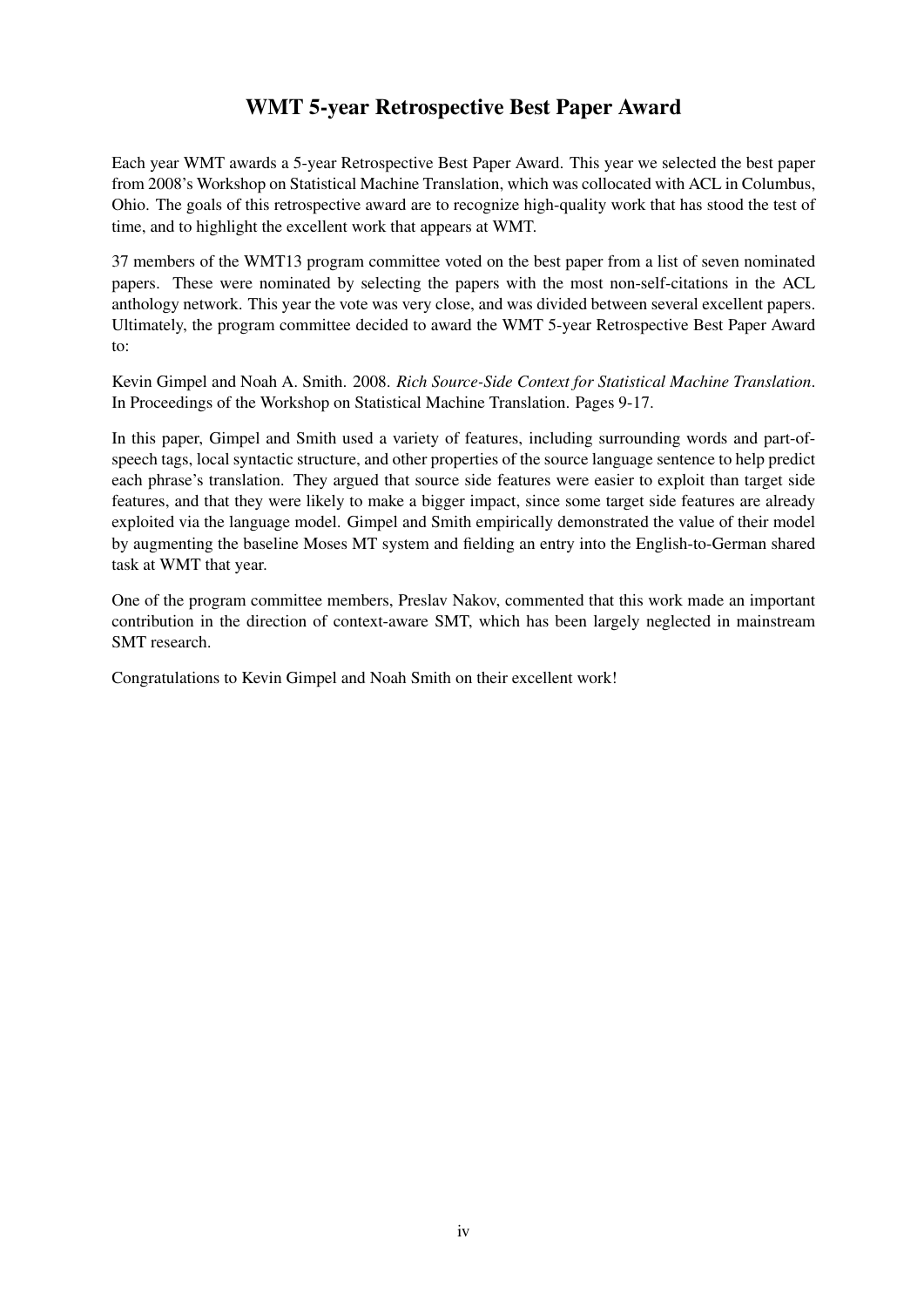#### Organizers:

Ondřej Bojar (Charles University) Christian Buck (University of Edinburgh) Chris Callison-Burch (Johns Hopkins University) Barry Haddow (University of Edinburgh) Philipp Koehn (University of Edinburgh) Christof Monz (University of Amsterdam) Matt Post (Johns Hopkins University) Hervé Saint-Amand (University of Edinburgh) Radu Soricut (Google) Lucia Specia (University of Sheffield)

#### Invited Talk:

Andreas Eisele (European Commission)

#### Program Committee:

Lars Ahrenberg (Linköping University) Eleftherios Avramidis (German Research Center for Artificial Intelligence (DFKI)) Daniel Beck (University of Sheffield) Nicola Bertoldi (FBK) Arianna Bisazza (Fondazione Bruno Kessler) Graeme Blackwood (IBM Research) Phil Blunsom (University of Oxford) Chris Brockett (Microsoft Research) Bill Byrne (University of Cambridge) Nicola Cancedda (Xerox Research Centre Europe) Hailong Cao (Harbin Institute of Technology) Marine Carpuat (National Research Council) Francisco Casacuberta (Universitat Politécnica de Valencia) Daniel Cer (Stanford University) Boxing Chen (NRC) Colin Cherry (NRC) David Chiang (USC/ISI) Steve DeNeefe (SDL Language Weaver) John DeNero (Google) Michael Denkowski (Carnegie Mellon University) Markus Dreyer (SDL Language Weaver) Kevin Duh (Nara Institute of Science and Technology) Chris Dyer (Carnegie Mellon University) Marc Dymetman (Xerox Research Centre Europe) Stefano Faralli (Sapienza University of Rome)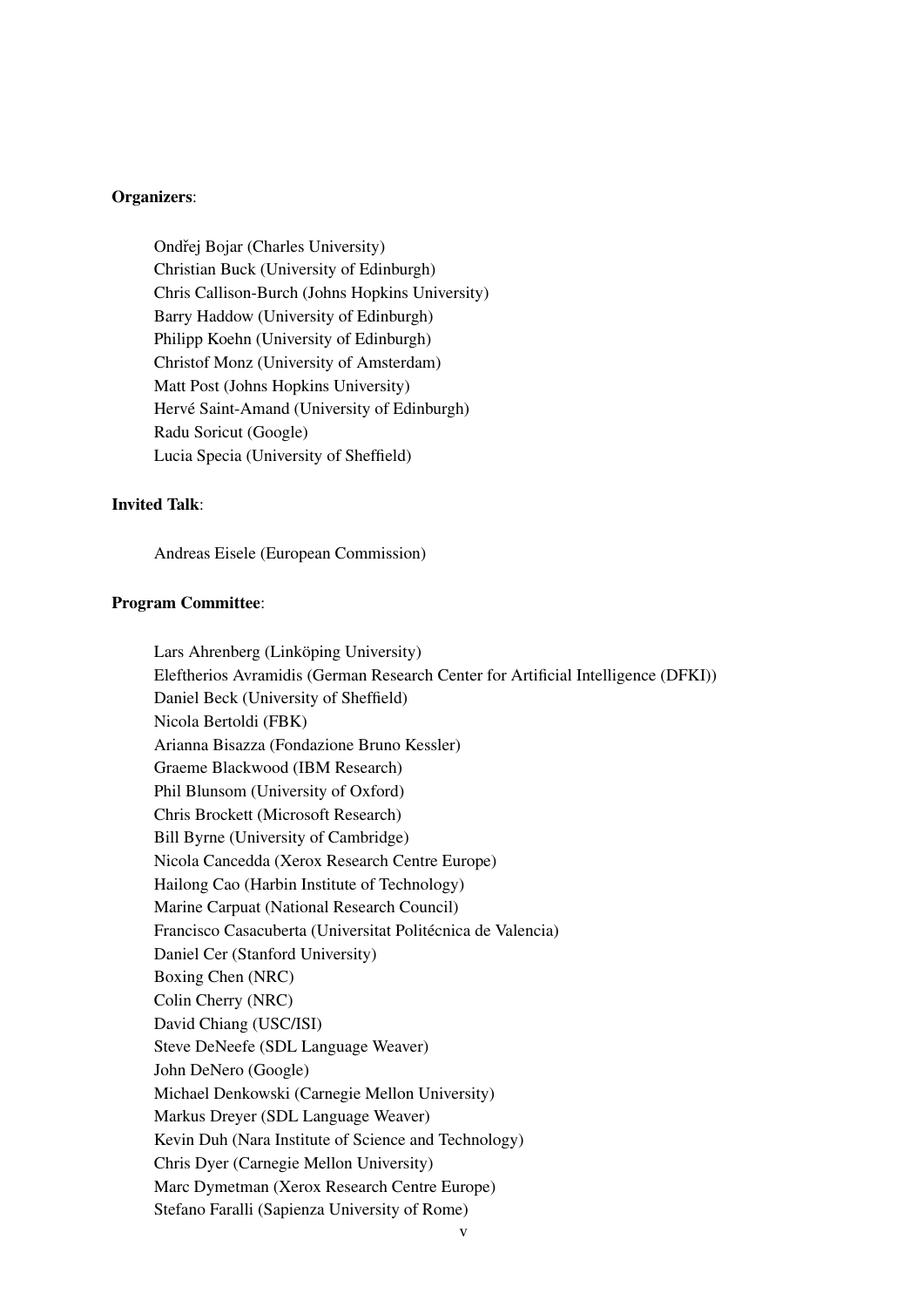Yang Feng (University of Sheffield) Andrew Finch (NICT) José A. R. Fonollosa (Universitat Politécnica de Catalunya) Mikel Forcada (Universitat d'Alacant) George Foster (NRC) Alexander Fraser (University of Stuttgart) Katya Garmash (University of Amsterdam) Niyu Ge (IBM Research) Ulrich Germann (University of Edinburgh) Daniel Gildea (University of Rochester) Cyril Goutte (National Research Council Canada) Nizar Habash (Columbia University) Jan Hajic (Charles University in Prague) Keith Hall (Google Research) Greg Hanneman (Carnegie Mellon University) Christian Hardmeier (Uppsala universitet) Xiaodong He (Microsoft Research) Yifan He (New York University) Kenneth Heafield (Carnegie Mellon University, University of Edinburgh) John Henderson (MITRE) Silja Hildebrand (CMU) Hieu Hoang (University of Edinburgh) Young-Sook Hwang (SKPlanet) Gonzalo Iglesias (University of Cambridge) Abe Ittycheriah (IBM) Doug Jones (MIT Lincoln Laboratory) Maxim Khalilov (TAUS Labs) Roland Kuhn (National Research Council of Canada) Shankar Kumar (Google) Mathias Lambert (Amazon.com) Qun Liu (Dublin City University) Wolfgang Macherey (Google) Daniel Marcu (SDL) José B. Mariño (Polytechnic University of Catalonia) Cettolo Mauro (FBK) Arne Mauser (Google, Inc) Shachar Mirkin (Xerox Research Centre Europe) Dragos Munteanu (SDL Language Technologies) Markos Mylonakis (Xerox Research Centre Europe) Preslav Nakov (Qatar Computing Research Institute, Qatar Foundation) Kemal Oflazer (Carnegie Mellon University - Qatar) Sergio Penkale (Lingo24) Chris Quirk (Microsoft Research) Stefan Riezler (Heidelberg University) Johann Roturier (Symantec) Anoop Sarkar (Simon Fraser University) Holger Schwenk (University of Le Mans)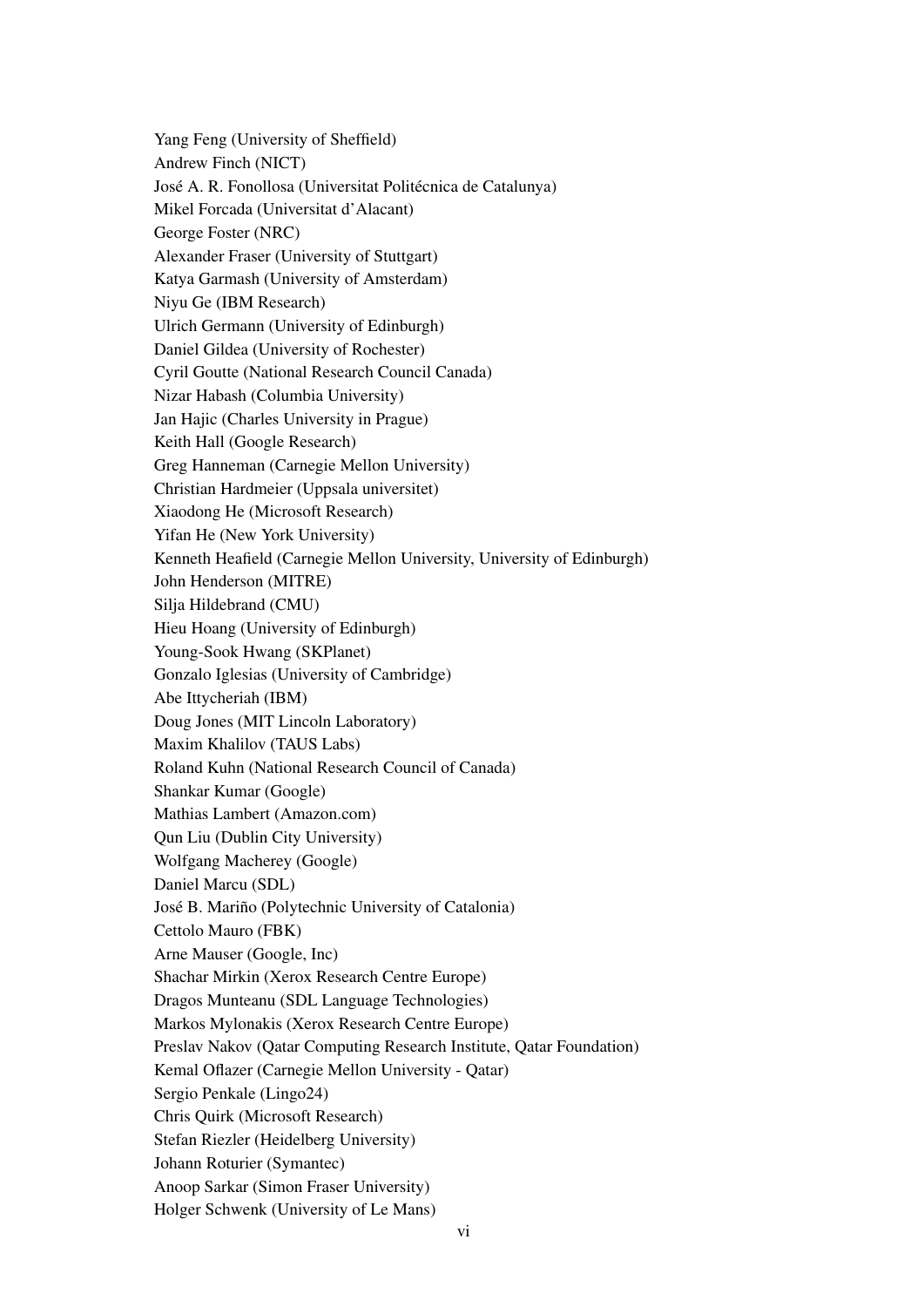Jean Senellart (SYSTRAN) Hendra Setiawan (IBM T.J. Watson Research Center) Kashif Shah (University of Sheffield) Wade Shen (MIT) Linfeng Song (ICT/CAS) Felipe Sánchez-Martínez (Universitat d'Alacant) Joerg Tiedemann (Uppsala University) Christoph Tillmann (IBM Research) Dan Tufis (Research Institute for Artificial Intelligence, Romanian Academy) Masao Utiyama (NICT) Josef van Genabith (Dublin City University) David Vilar (DFKI) Haifeng Wang (Baidu) Taro Watanabe (NICT) Hua Wu (Baidu) Peng Xu (Google Inc.) Francois Yvon (LIMSI/CNRS) Richard Zens (Google) Hao Zhang (Google) Joy Ying Zhang (Carnegie Mellon University) Liu Zhanyi (Baidu)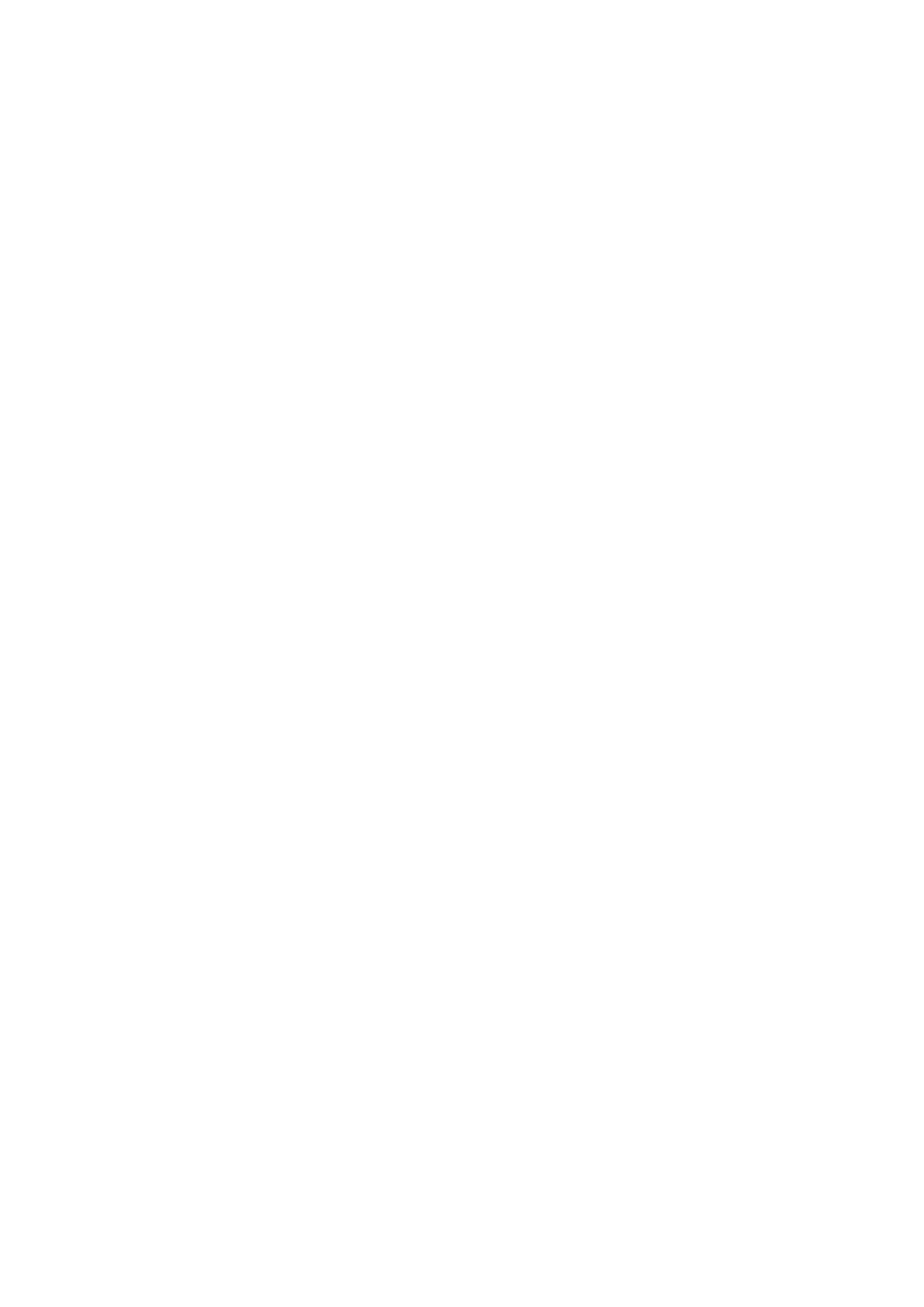# Table of Contents

|  |  |  | Findings of the 2013 Workshop on Statistical Machine Translation |
|--|--|--|------------------------------------------------------------------|
|  |  |  |                                                                  |

| Ondřej Bojar, Christian Buck, Chris Callison-Burch, Christian Federmann, Barry Haddow, Philipp                                                                                                                                                               |
|--------------------------------------------------------------------------------------------------------------------------------------------------------------------------------------------------------------------------------------------------------------|
| Results of the WMT13 Metrics Shared Task                                                                                                                                                                                                                     |
| The Feasibility of HMEANT as a Human MT Evaluation Metric<br>Alexandra Birch, Barry Haddow, Ulrich Germann, Maria Nadejde, Christian Buck and Philipp                                                                                                        |
| <b>LIMSI</b> @ WMT13<br>Alexander Allauzen, Nicolas Pécheux, Quoc Khanh Do, Marco Dinarelli, Thomas Lavergne, Au-                                                                                                                                            |
| The CMU Machine Translation Systems at WMT 2013: Syntax, Synthetic Translation Options, and<br>Pseudo-References<br>Waleed Ammar, Victor Chahuneau, Michael Denkowski, Greg Hanneman, Wang Ling, Austin                                                      |
| Feature Decay Algorithms for Fast Deployment of Accurate Statistical Machine Translation Systems                                                                                                                                                             |
| CUni Multilingual Matrix in the WMT 2013 Shared Task                                                                                                                                                                                                         |
| Chimera - Three Heads for English-to-Czech Translation                                                                                                                                                                                                       |
| Yandex School of Data Analysis Machine Translation Systems for WMT13                                                                                                                                                                                         |
| The Karlsruhe Institute of Technology Translation Systems for the WMT 2013<br>Eunah Cho, Thanh-Le Ha, Mohammed Mediani, Jan Niehues, Teresa Herrmann, Isabel Slawik and                                                                                      |
| TÜBİTAK-BİLGEM German-English Machine Translation Systems for W13                                                                                                                                                                                            |
| Edinburgh's Machine Translation Systems for European Language Pairs<br>Nadir Durrani, Barry Haddow, Kenneth Heafield and Philipp Koehn 114                                                                                                                   |
| Munich-Edinburgh-Stuttgart Submissions of OSM Systems at WMT13<br>Nadir Durrani, Alexander Fraser, Helmut Schmid, Hassan Sajjad and Richárd Farkas122                                                                                                        |
| Towards Efficient Large-Scale Feature-Rich Statistical Machine Translation                                                                                                                                                                                   |
| The TALP-UPC Phrase-Based Translation Systems for WMT13: System Combination with Morphology<br><b>Generation, Domain Adaptation and Corpus Filtering</b><br>Lluís Formiga, Marta R. Costa-jussà, José B. Mariño, José A. R. Fonollosa, Alberto Barrón-Cedeño |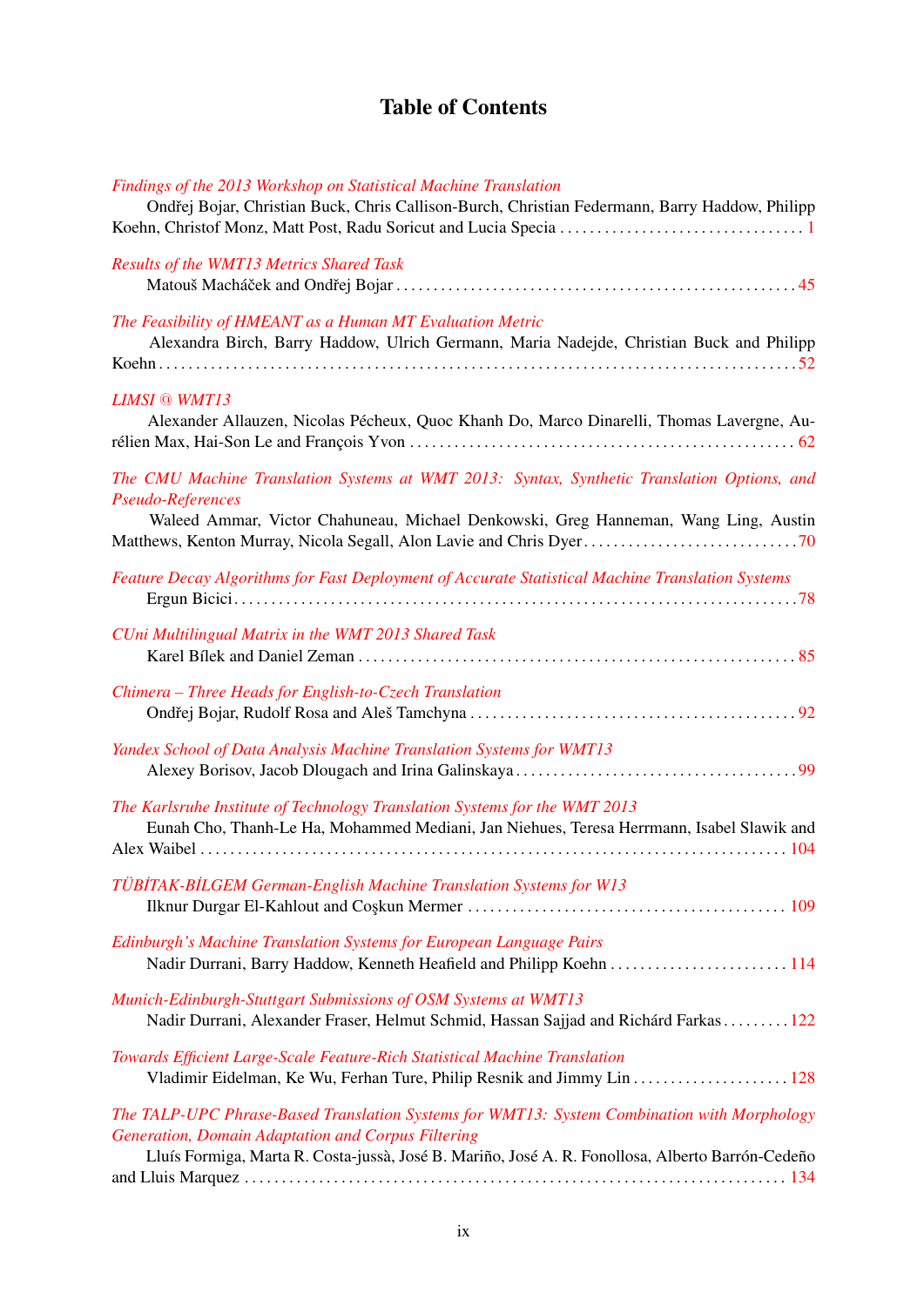| <b>PhraseFix: Statistical Post-Editing of TectoMT</b>                                                                                                                                                                                     |
|-------------------------------------------------------------------------------------------------------------------------------------------------------------------------------------------------------------------------------------------|
| Feature-Rich Phrase-based Translation: Stanford University's Submission to the WMT 2013 Translation<br><b>Task</b>                                                                                                                        |
| Spence Green, Daniel Cer, Kevin Reschke, Rob Voigt, John Bauer, Sida Wang, Natalia Silveira,                                                                                                                                              |
| <b>Factored Machine Translation Systems for Russian-English</b>                                                                                                                                                                           |
| Omnifluent English-to-French and Russian-to-English Systems for the 2013 Workshop on Statistical Ma-<br>chine Translation                                                                                                                 |
| Pre-Reordering for Machine Translation Using Transition-Based Walks on Dependency Parse Trees                                                                                                                                             |
| <b>Edinburgh's Syntax-Based Machine Translation Systems</b>                                                                                                                                                                               |
| Shallow Semantically-Informed PBSMT and HPBSMT                                                                                                                                                                                            |
| Joint WMT 2013 Submission of the QUAERO Project<br>Stephan Peitz, Saab Mansour, Matthias Huck, Markus Freitag, Hermann Ney, Eunah Cho, Teresa<br>Herrmann, Mohammed Mediani, Jan Niehues, Alex Waibel, Alexander Allauzen, Quoc Khanh Do, |
| The RWTH Aachen Machine Translation System for WMT 2013<br>Stephan Peitz, Saab Mansour, Jan-Thorsten Peter, Christoph Schmidt, Joern Wuebker, Matthias                                                                                    |
| The University of Cambridge Russian-English System at WMT13<br>Juan Pino, Aurelien Waite, Tong Xiao, Adrià de Gispert, Federico Flego and William Byrne 200                                                                               |
| Joshua 5.0: Sparser, Better, Faster, Server<br>Matt Post, Juri Ganitkevitch, Luke Orland, Jonathan Weese, Yuan Cao and Chris Callison-Burch<br>206                                                                                        |
| The CNGL-DCU-Prompsit Translation Systems for WMT13<br>Raphael Rubino, Antonio Toral, Santiago Cortés Vaíllo, Jun Xie, Xiaofeng Wu, Stephen Doherty                                                                                       |
| QCRI-MES Submission at WMT13: Using Transliteration Mining to Improve Statistical Machine Trans-<br>lation                                                                                                                                |
| Hassan Sajjad, Svetlana Smekalova, Nadir Durrani, Alexander Fraser and Helmut Schmid  . 219<br>Tunable Distortion Limits and Corpus Cleaning for SMT<br>Sara Stymne, Christian Hardmeier, Jörg Tiedemann and Joakim Nivre  225            |
| Munich-Edinburgh-Stuttgart Submissions at WMT13: Morphological and Syntactic Processing for SMT<br>Marion Weller, Max Kisselew, Svetlana Smekalova, Alexander Fraser, Helmut Schmid, Nadir Dur-                                           |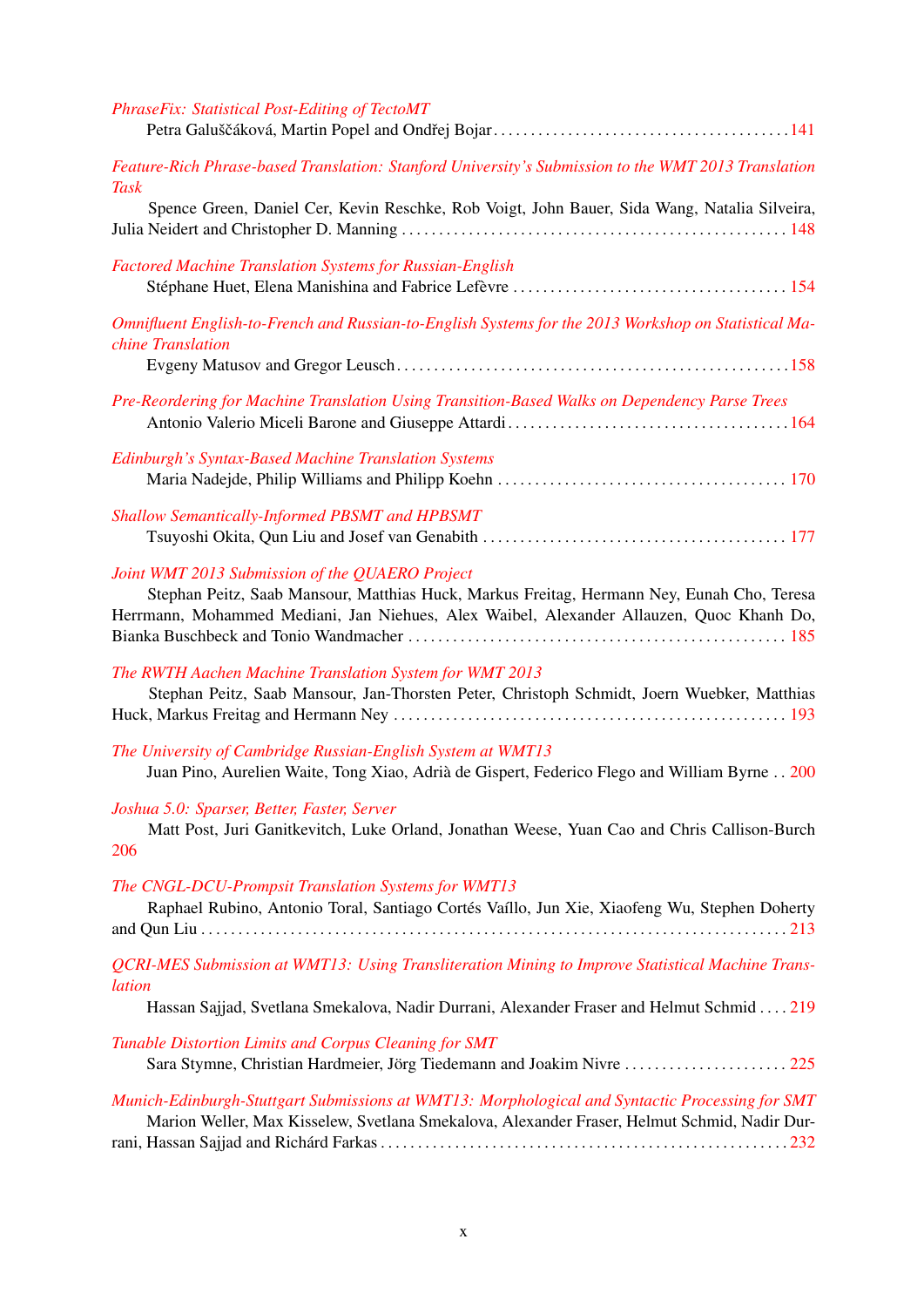| Coping with the Subjectivity of Human Judgements in MT Quality Estimation                                                                                                                                       |
|-----------------------------------------------------------------------------------------------------------------------------------------------------------------------------------------------------------------|
| <b>Online Polylingual Topic Models for Fast Document Translation Detection</b>                                                                                                                                  |
| Combining Bilingual and Comparable Corpora for Low Resource Machine Translation                                                                                                                                 |
| Generating English Determiners in Phrase-Based Translation with Synthetic Translation Options                                                                                                                   |
| Dramatically Reducing Training Data Size Through Vocabulary Saturation                                                                                                                                          |
| Multi-Task Learning for Improved Discriminative Training in SMT                                                                                                                                                 |
| <b>Online Learning Approaches in Computer Assisted Translation</b>                                                                                                                                              |
| Length-Incremental Phrase Training for SMT                                                                                                                                                                      |
| Positive Diversity Tuning for Machine Translation System Combination                                                                                                                                            |
| Selecting Feature Sets for Comparative and Time-Oriented Quality Estimation of Machine Translation<br><b>Output</b>                                                                                             |
| <b>SHEF-Lite: When Less is More for Translation Quality Estimation</b>                                                                                                                                          |
| Referential Translation Machines for Quality Estimation                                                                                                                                                         |
| FBK-UEdin Participation to the WMT13 Quality Estimation Shared Task<br>José Guilherme Camargo de Souza, Christian Buck, Marco Turchi and Matteo Negri 352                                                       |
| The TALP-UPC Approach to System Selection: Asiya Features and Pairwise Classification Using Ran-<br>dom Forests                                                                                                 |
| Lluís Formiga, Meritxell Gonzàlez, Alberto Barrón-Cedeño, José A. R. Fonollosa and Lluis Mar-                                                                                                                   |
| Quality Estimation for Machine Translation Using the Joint Method of Evaluation Criteria and Statisti-<br>cal Modeling<br>Aaron Li-Feng Han, Yi Lu, Derek F. Wong, Lidia S. Chao, Liangye He and Junwen Xing365 |
| MT Quality Estimation: The CMU System for WMT'13                                                                                                                                                                |
| <b>LORIA</b> System for the WMT13 Quality Estimation Shared Task                                                                                                                                                |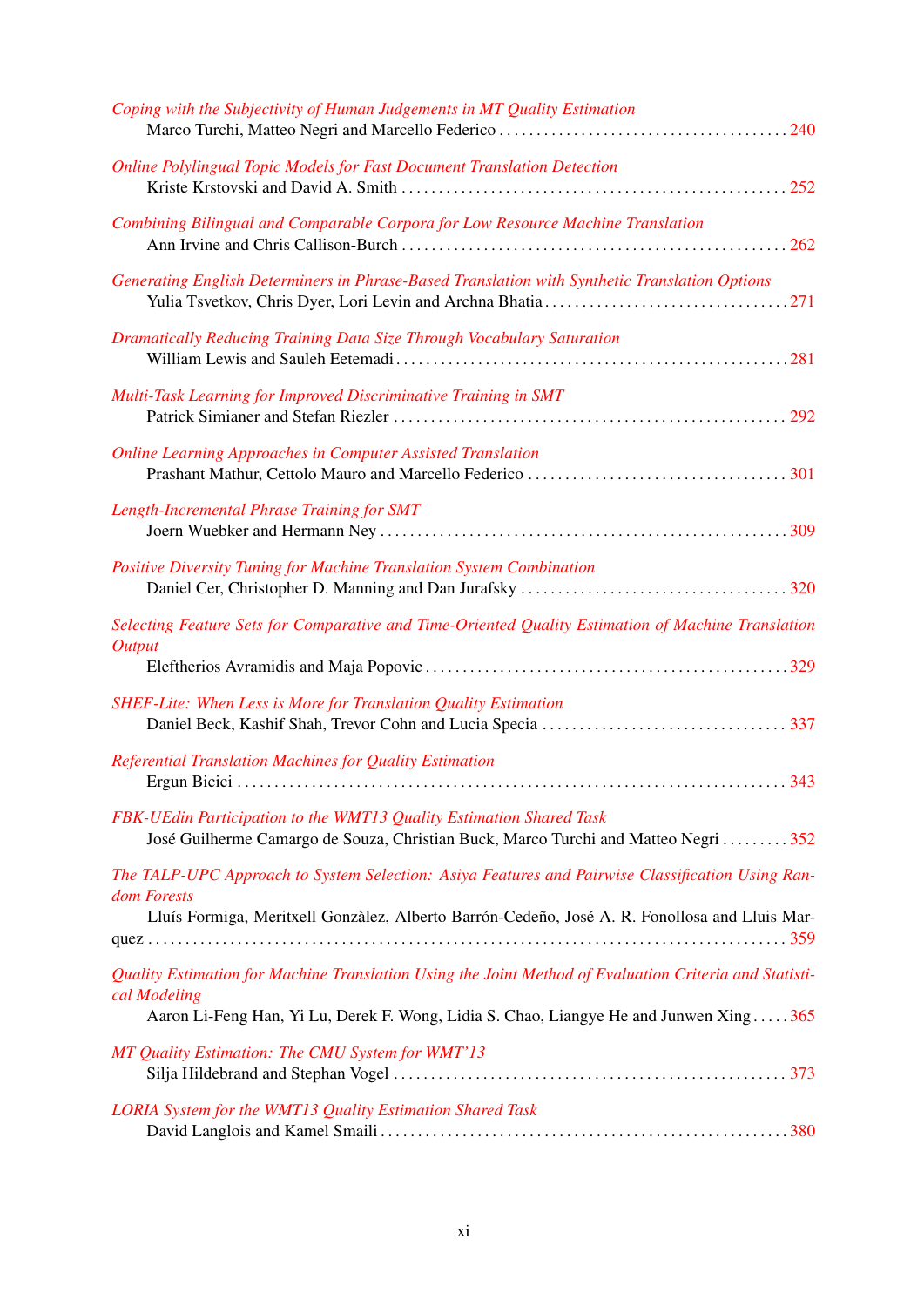| LIG System for WMT13 QE Task: Investigating the Usefulness of Features in Word Confidence Estima-<br>tion for MT<br>Ngoc Quang Luong, Benjamin Lecouteux and Laurent Besacier386   |
|------------------------------------------------------------------------------------------------------------------------------------------------------------------------------------|
| DCU-Symantec at the WMT 2013 Quality Estimation Shared Task<br>Raphael Rubino, Joachim Wagner, Jennifer Foster, Johann Roturier, Rasoul Samad Zadeh Kaljahi                        |
| LIMSI Submission for the WMT'13 Quality Estimation Task: an Experiment with N-Gram Posteriors                                                                                      |
| Ranking Translations using Error Analysis and Quality Estimation                                                                                                                   |
| Are ACT's Scores Increasing with Better Translation Quality?                                                                                                                       |
| A Description of Tunable Machine Translation Evaluation Systems in WMT13 Metrics Task<br>Aaron Li-Feng Han, Derek F. Wong, Lidia S. Chao, Yi Lu, Liangye He, Yiming Wang and Jiaji |
| MEANT at WMT 2013: A Tunable, Accurate yet Inexpensive Semantic Frame Based MT Evaluation<br><i>Metric</i>                                                                         |
| An Approach Using Style Classification Features for Quality Estimation                                                                                                             |
| <b>DCU Participation in WMT2013 Metrics Task</b>                                                                                                                                   |
| Efficient Solutions for Word Reordering in German-English Phrase-Based Statistical Machine Transla-<br>tion                                                                        |
| A Phrase Orientation Model for Hierarchical Machine Translation<br>Matthias Huck, Joern Wuebker, Felix Rietig and Hermann Ney452                                                   |
| A Dependency-Constrained Hierarchical Model with Moses                                                                                                                             |
| Investigations in Exact Inference for Hierarchical Translation                                                                                                                     |
| <b>Evaluating (and Improving) Sentence Alignment under Noisy Conditions</b>                                                                                                        |
| <b>Multi-Rate HMMs for Word Alignment</b>                                                                                                                                          |
| Hidden Markov Tree Model for Word Alignment                                                                                                                                        |
| An MT Error-Driven Discriminative Word Lexicon using Sentence Structure Features                                                                                                   |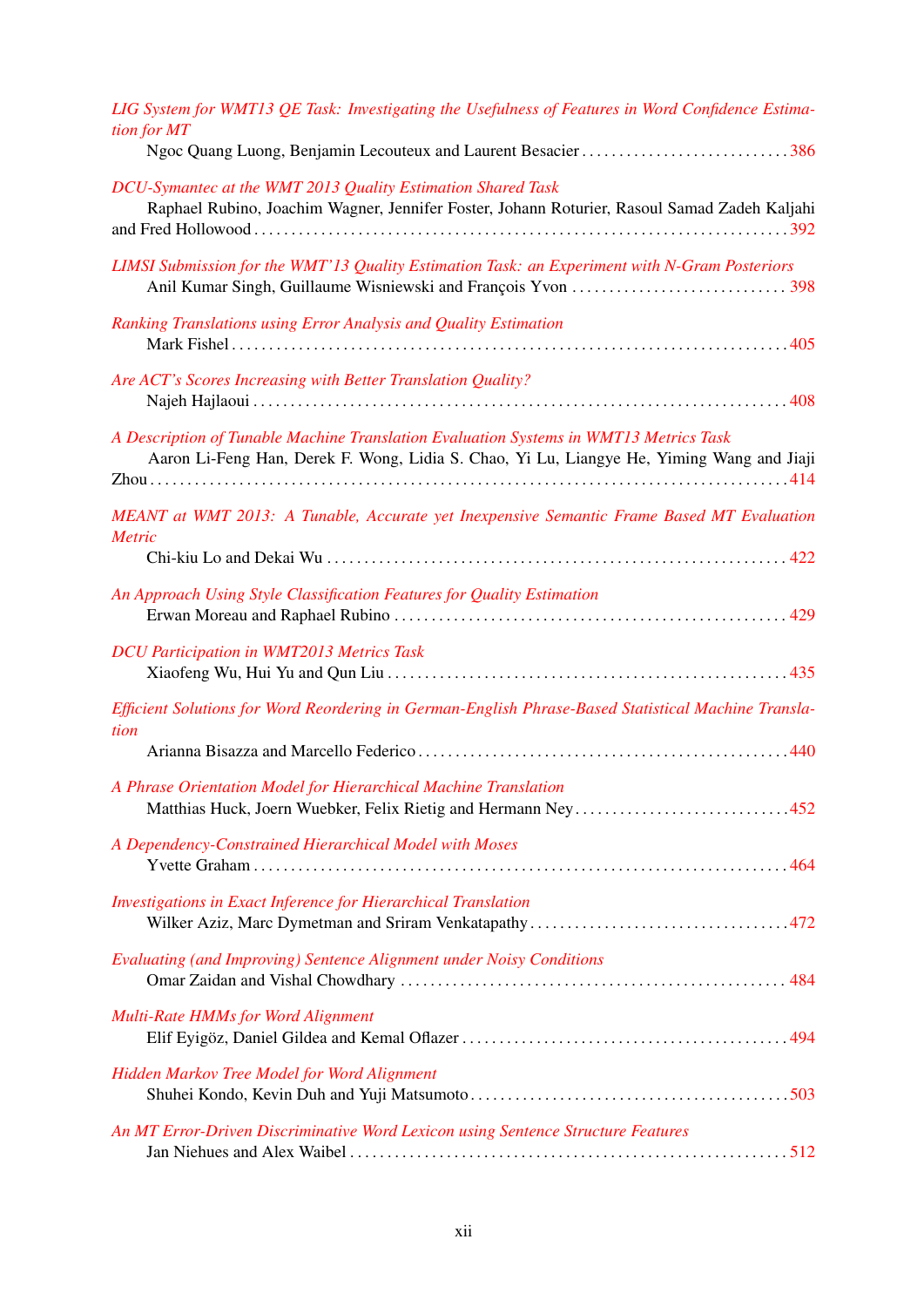### Workshop Program

#### Thursday, August 8, 2013

9:00–9:10 Opening Remarks

Session 1: Shared Tasks and their Evaluation

9:10–10:10 *[Findings of the 2013 Workshop on Statistical Machine Translation](#page-0-0)* Ondrej Bojar, Christian Buck, Chris Callison-Burch, Christian Federmann, Barry Haddow, Philipp Koehn, Christof Monz, Matt Post, Radu Soricut and Lucia Specia

> *[Results of the WMT13 Metrics Shared Task](#page-0-0)* Matous Machacek and Ondrej Bojar

- 10:10–10:30 *[The Feasibility of HMEANT as a Human MT Evaluation Metric](#page-0-0)* Alexandra Birch, Barry Haddow, Ulrich Germann, Maria Nadejde, Christian Buck and Philipp Koehn
- 10:30–11:00 Coffee

#### Session 2: Poster Session

11:00–12:30 Shared Task: Translation

#### *LIMSI* @ *[WMT13](#page-0-0)*

Alexander Allauzen, Nicolas Pécheux, Quoc Khanh Do, Marco Dinarelli, Thomas Lavergne, Aurélien Max, Hai-Son Le and François Yvon

#### *[The CMU Machine Translation Systems at WMT 2013: Syntax, Synthetic Transla](#page-0-0)[tion Options, and Pseudo-References](#page-0-0)*

Waleed Ammar, Victor Chahuneau, Michael Denkowski, Greg Hanneman, Wang Ling, Austin Matthews, Kenton Murray, Nicola Segall, Alon Lavie and Chris Dyer

*[Feature Decay Algorithms for Fast Deployment of Accurate Statistical Machine](#page-0-0) [Translation Systems](#page-0-0)* Ergun Bicici

*[CUni Multilingual Matrix in the WMT 2013 Shared Task](#page-0-0)* Karel Bílek and Daniel Zeman

*[Chimera – Three Heads for English-to-Czech Translation](#page-0-0)* Ondrej Bojar, Rudolf Rosa and Aleš Tamchyna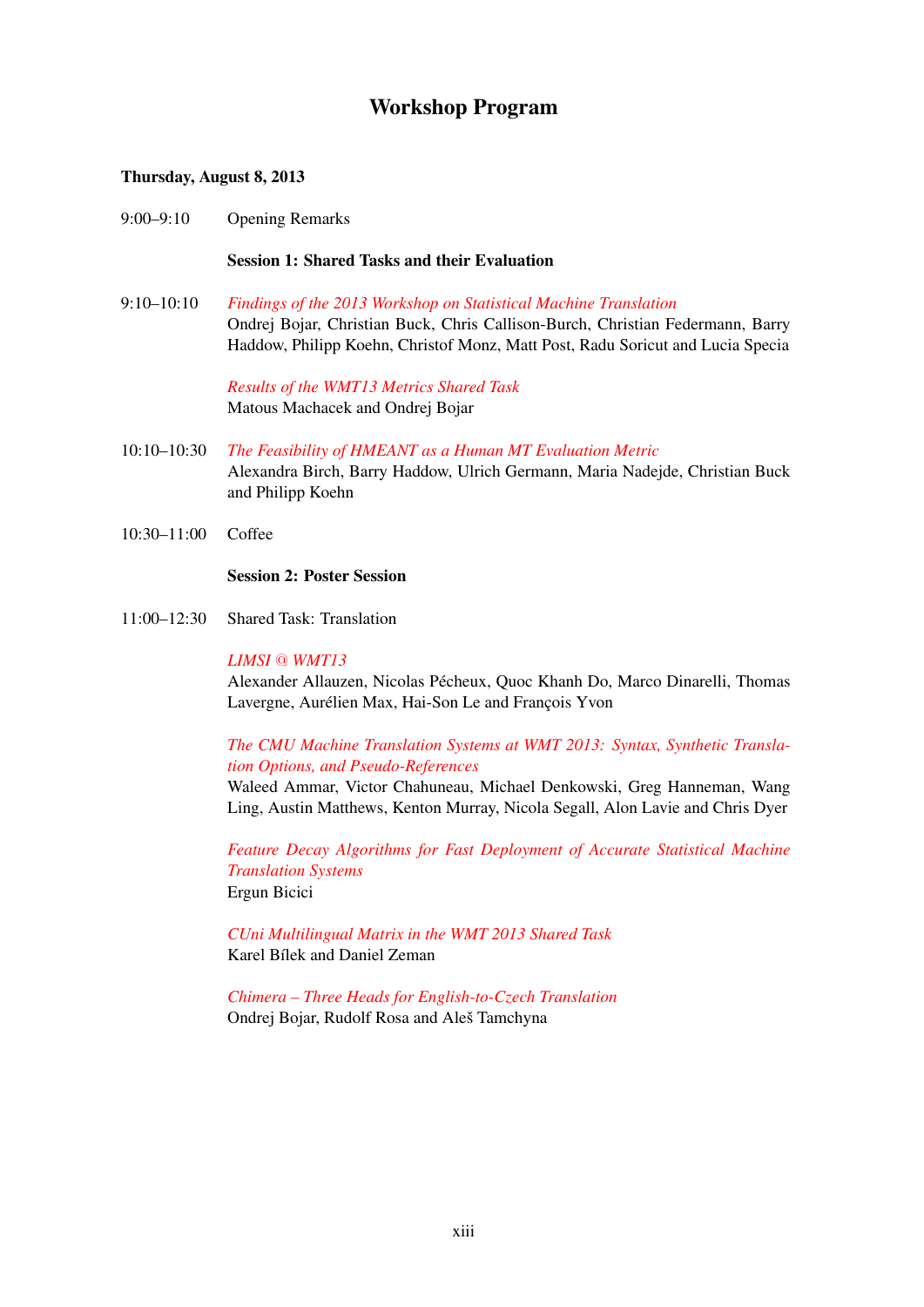#### Thursday, August 8, 2013 (continued)

*[Yandex School of Data Analysis Machine Translation Systems for WMT13](#page-0-0)* Alexey Borisov, Jacob Dlougach and Irina Galinskaya

*[The Karlsruhe Institute of Technology Translation Systems for the WMT 2013](#page-0-0)* Eunah Cho, Thanh-Le Ha, Mohammed Mediani, Jan Niehues, Teresa Herrmann, Isabel Slawik and Alex Waibel

*[TÜB˙ITAK-B˙ILGEM German-English Machine Translation Systems for WMT'13](#page-0-0)* İlknur Durgar El-Kahlout and Coşkun Mermer

*[Edinburgh's Machine Translation Systems for European Language Pairs](#page-0-0)* Nadir Durrani, Barry Haddow, Kenneth Heafield and Philipp Koehn

*[Munich-Edinburgh-Stuttgart Submissions of OSM Systems at WMT13](#page-0-0)* Nadir Durrani, Alexander Fraser, Helmut Schmid, Hassan Sajjad and Richárd Farkas

*[Towards Efficient Large-Scale Feature-Rich Statistical Machine Translation](#page-0-0)* Vladimir Eidelman, Ke Wu, Ferhan Ture, Philip Resnik and Jimmy Lin

*[The TALP-UPC Phrase-Based Translation Systems for WMT13: System Combination with](#page-0-0) [Morphology Generation, Domain Adaptation and Corpus Filtering](#page-0-0)* Lluís Formiga, Marta R. Costa-jussà, José B. Mariño, José A. R. Fonollosa, Alberto Barrón-Cedeño and Lluis Marquez

*[PhraseFix: Statistical Post-Editing of TectoMT](#page-0-0)* Petra Galuscakova, Martin Popel and Ondrej Bojar

#### *[Feature-Rich Phrase-based Translation: Stanford University's Submission to the WMT](#page-0-0) [2013 Translation Task](#page-0-0)*

Spence Green, Daniel Cer, Kevin Reschke, Rob Voigt, John Bauer, Sida Wang, Natalia Silveira, Julia Neidert and Christopher D. Manning

*[Factored Machine Translation Systems for Russian-English](#page-0-0)* Stéphane Huet, Elena Manishina and Fabrice Lefèvre

*[Omnifluent English-to-French and Russian-to-English Systems for the 2013 Workshop on](#page-0-0) [Statistical Machine Translation](#page-0-0)* Evgeny Matusov and Gregor Leusch

*[Pre-Reordering for Machine Translation Using Transition-Based Walks on Dependency](#page-0-0) [Parse Trees](#page-0-0)* Antonio Valerio Miceli Barone and Giuseppe Attardi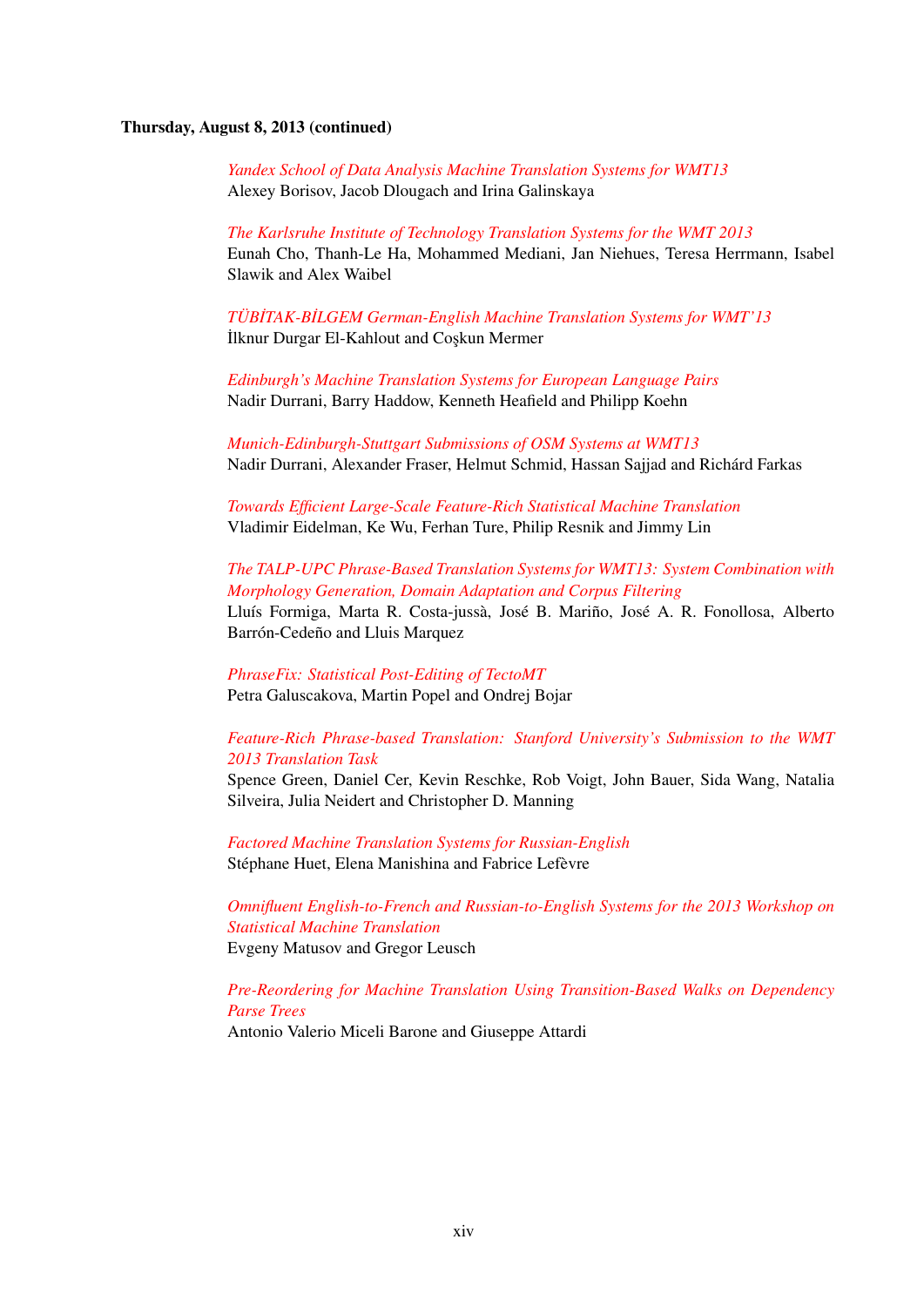#### Thursday, August 8, 2013 (continued)

*[Edinburgh's Syntax-Based Machine Translation Systems](#page-0-0)* Maria Nadejde, Philip Williams and Philipp Koehn

*[Shallow Semantically-Informed PBSMT and HPBSMT](#page-0-0)* Tsuyoshi Okita, Qun Liu and Josef van Genabith

#### *[Joint WMT 2013 Submission of the QUAERO Project](#page-0-0)*

Stephan Peitz, Saab Mansour, Matthias Huck, Markus Freitag, Hermann Ney, Eunah Cho, Teresa Herrmann, Mohammed Mediani, Jan Niehues, Alex Waibel, Alexander Allauzen, Quoc Khanh Do, Bianka Buschbeck and Tonio Wandmacher

#### *[The RWTH Aachen Machine Translation System for WMT 2013](#page-0-0)*

Stephan Peitz, Saab Mansour, Jan-Thorsten Peter, Christoph Schmidt, Joern Wuebker, Matthias Huck, Markus Freitag and Hermann Ney

#### *[The University of Cambridge Russian-English System at WMT13](#page-0-0)*

Juan Pino, Aurelien Waite, Tong Xiao, Adrià de Gispert, Federico Flego and William Byrne

#### *[Joshua 5.0: Sparser, Better, Faster, Server](#page-0-0)*

Matt Post, Juri Ganitkevitch, Luke Orland, Jonathan Weese, Yuan Cao and Chris Callison-Burch

#### *[The CNGL-DCU-Prompsit Translation Systems for WMT13](#page-0-0)*

Raphael Rubino, Antonio Toral, Santiago Cortés Vaíllo, Jun Xie, Xiaofeng Wu, Stephen Doherty and Qun Liu

#### *[QCRI-MES Submission at WMT13: Using Transliteration Mining to Improve Statistical](#page-0-0) [Machine Translation](#page-0-0)*

Hassan Sajjad, Svetlana Smekalova, Nadir Durrani, Alexander Fraser and Helmut Schmid

*[Tunable Distortion Limits and Corpus Cleaning for SMT](#page-0-0)* Sara Stymne, Christian Hardmeier, Jörg Tiedemann and Joakim Nivre

#### *[Munich-Edinburgh-Stuttgart Submissions at WMT13: Morphological and Syntactic Pro](#page-0-0)[cessing for SMT](#page-0-0)*

Marion Weller, Max Kisselew, Svetlana Smekalova, Alexander Fraser, Helmut Schmid, Nadir Durrani, Hassan Sajjad and Richárd Farkas

12:30–14:00 Lunch Break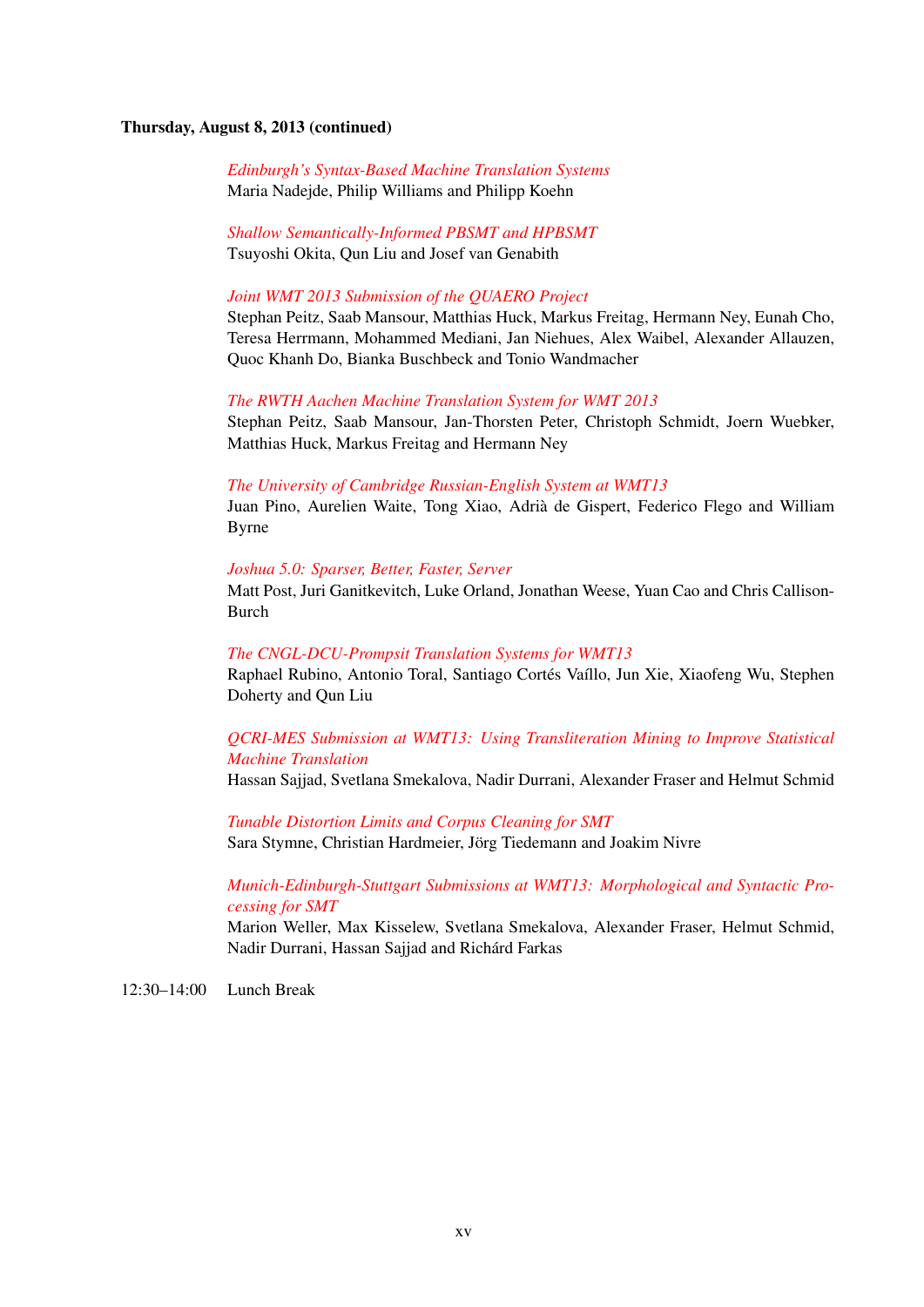#### Thursday, August 8, 2013 (continued)

#### Session 3: Invited Talk

14:00–15:10 Andreas Eisele: MT@EC: Serving the multilingual needs of the European Commission

#### Session 4: Quality Estimation

- 15:10–15:30 *[Coping with the Subjectivity of Human Judgements in MT Quality Estimation](#page-0-0)* Marco Turchi, Matteo Negri and Marcello Federico
- 15:30–16:00 Coffee Break

#### Session 5: Translation Models

- 16:00–16:20 *[Online Polylingual Topic Models for Fast Document Translation Detection](#page-0-0)* Kriste Krstovski and David A. Smith
- 16:20–16:40 *[Combining Bilingual and Comparable Corpora for Low Resource Machine Translation](#page-0-0)* Ann Irvine and Chris Callison-Burch
- 16:40–17:00 *[Generating English Determiners in Phrase-Based Translation with Synthetic Translation](#page-0-0) [Options](#page-0-0)* Yulia Tsvetkov, Chris Dyer, Lori Levin and Archna Bhatia

17:00–17:20 *[Dramatically Reducing Training Data Size Through Vocabulary Saturation](#page-0-0)* William Lewis and Sauleh Eetemadi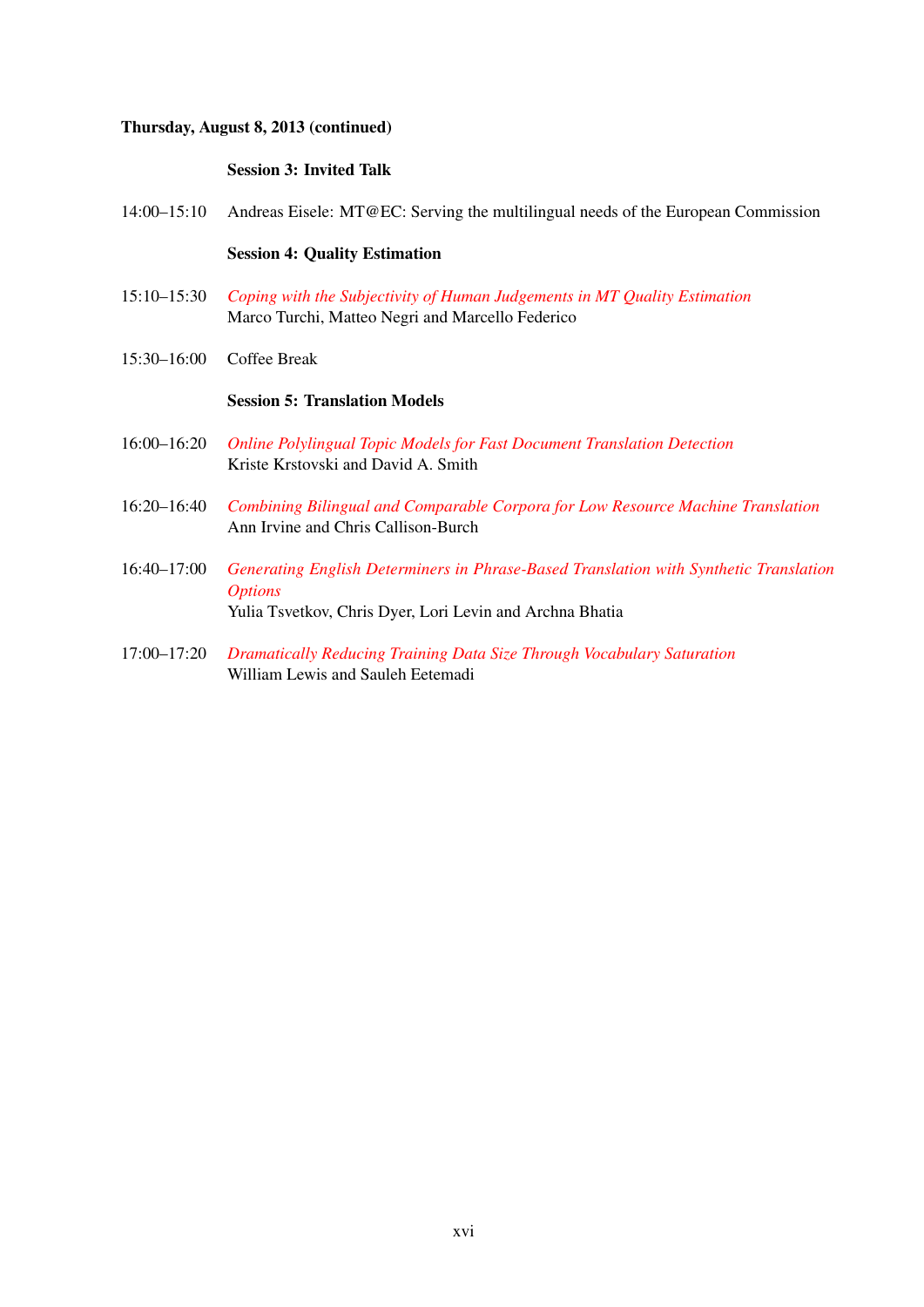#### Friday, August 9, 2013

#### Session 6: Learning

| $9:00 - 9:20$ | Multi-Task Learning for Improved Discriminative Training in SMT |
|---------------|-----------------------------------------------------------------|
|               | Patrick Simianer and Stefan Riezler                             |

- 9:20–9:40 *[Online Learning Approaches in Computer Assisted Translation](#page-0-0)* Prashant Mathur, Cettolo Mauro and Marcello Federico
- 9:40–10:00 *[Length-Incremental Phrase Training for SMT](#page-0-0)* Joern Wuebker and Hermann Ney
- 10:00–10:20 *[Positive Diversity Tuning for Machine Translation System Combination](#page-0-0)* Daniel Cer, Christopher D. Manning and Dan Jurafsky
- 10:20–11:00 Coffee Break

#### Session 7: Poster Session

11:00–12:30 Shared Task: Quality Estimation

*[Selecting Feature Sets for Comparative and Time-Oriented Quality Estimation of Machine](#page-0-0) [Translation Output](#page-0-0)* Eleftherios Avramidis and Maja Popovic

*[SHEF-Lite: When Less is More for Translation Quality Estimation](#page-0-0)* Daniel Beck, Kashif Shah, Trevor Cohn and Lucia Specia

*[Referential Translation Machines for Quality Estimation](#page-0-0)* Ergun Bicici

*[FBK-UEdin Participation to the WMT13 Quality Estimation Shared Task](#page-0-0)* José Guilherme Camargo de Souza, Christian Buck, Marco Turchi and Matteo Negri

*[The TALP-UPC Approach to System Selection: Asiya Features and Pairwise Classification](#page-0-0) [Using Random Forests](#page-0-0)*

Lluís Formiga, Meritxell Gonzàlez, Alberto Barrón-Cedeño, José A. R. Fonollosa and Lluis Marquez

*[Quality Estimation for Machine Translation Using the Joint Method of Evaluation Criteria](#page-0-0) [and Statistical Modeling](#page-0-0)*

Aaron Li-Feng Han, Yi Lu, Derek F. Wong, Lidia S. Chao, Liangye He and Junwen Xing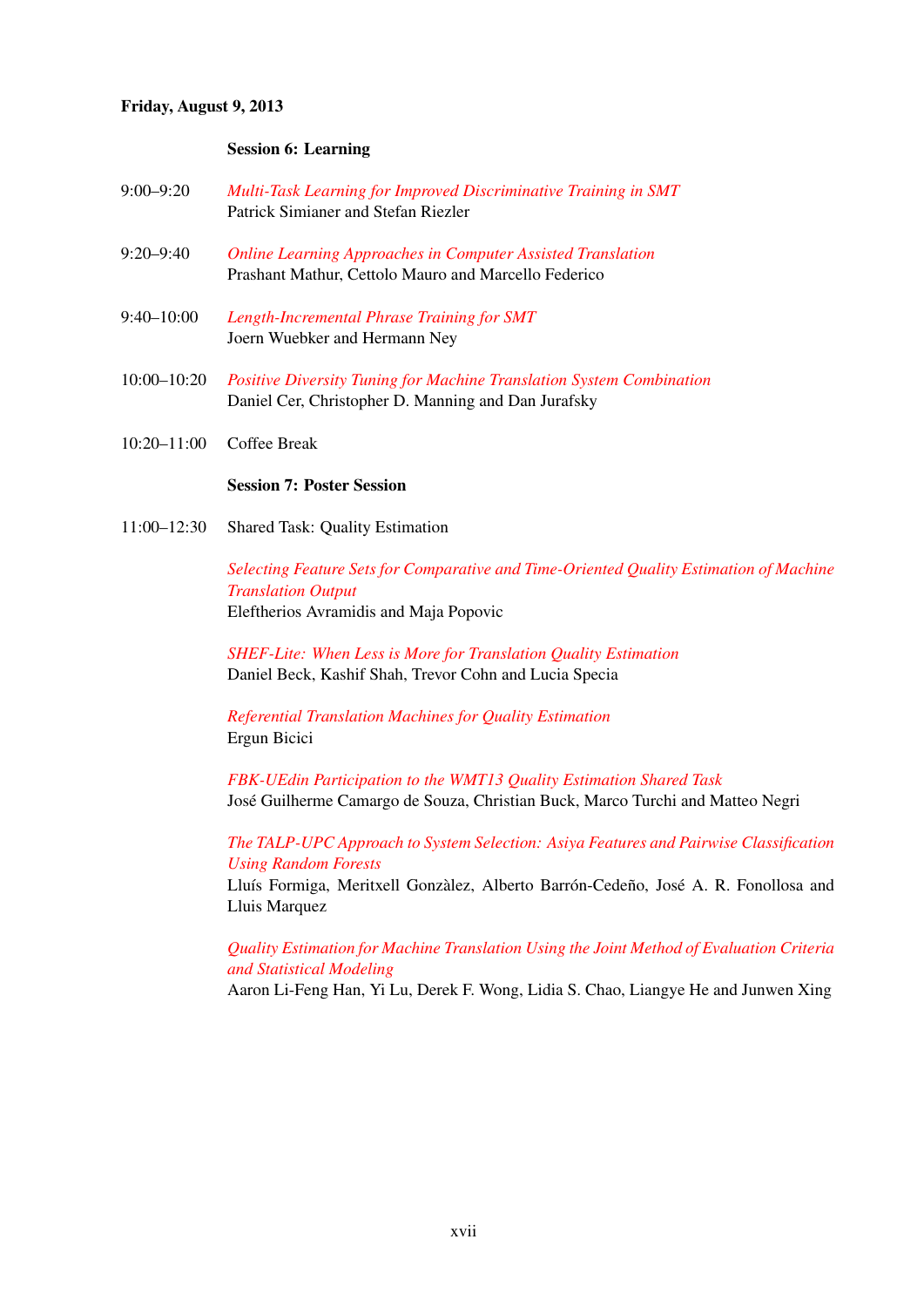#### Friday, August 9, 2013 (continued)

*[MT Quality Estimation: The CMU System for WMT'13](#page-0-0)* Silja Hildebrand and Stephan Vogel

*[LORIA System for the WMT13 Quality Estimation Shared Task](#page-0-0)* David Langlois and Kamel Smaili

*[LIG System for WMT13 QE Task: Investigating the Usefulness of Features in Word Confi](#page-0-0)[dence Estimation for MT](#page-0-0)* Ngoc Quang Luong, Benjamin Lecouteux and Laurent Besacier

*[DCU-Symantec at the WMT 2013 Quality Estimation Shared Task](#page-0-0)*

Raphael Rubino, Joachim Wagner, Jennifer Foster, Johann Roturier, Rasoul Samad Zadeh Kaljahi and Fred Hollowood

*[LIMSI Submission for the WMT'13 Quality Estimation Task: an Experiment with N-Gram](#page-0-0) [Posteriors](#page-0-0)* Anil Kumar Singh, Guillaume Wisniewski and François Yvon

11:00–12:30 Shared Task: Evaluation

*[Ranking Translations using Error Analysis and Quality Estimation](#page-0-0)* Mark Fishel

*[Are ACT's Scores Increasing with Better Translation Quality?](#page-0-0)* Najeh Hajlaoui

*[A Description of Tunable Machine Translation Evaluation Systems in WMT13 Metrics](#page-0-0) [Task](#page-0-0)*

Aaron Li-Feng Han, Derek F. Wong, Lidia S. Chao, Yi Lu, Liangye He, Yiming Wang and Jiaji Zhou

*[MEANT at WMT 2013: A tunable, accurate yet inexpensivesemantic frame based MT](#page-0-0) [evaluation metric](#page-0-0)* Chi-kiu Lo and Dekai Wu

*[An Approach Using Style Classification Features for Quality Estimation](#page-0-0)* Erwan Moreau and Raphael Rubino

*[DCU Participation in WMT2013 Metrics Task](#page-0-0)* Xiaofeng Wu, Hui Yu and Qun Liu

12:30–14:00 Lunch Break